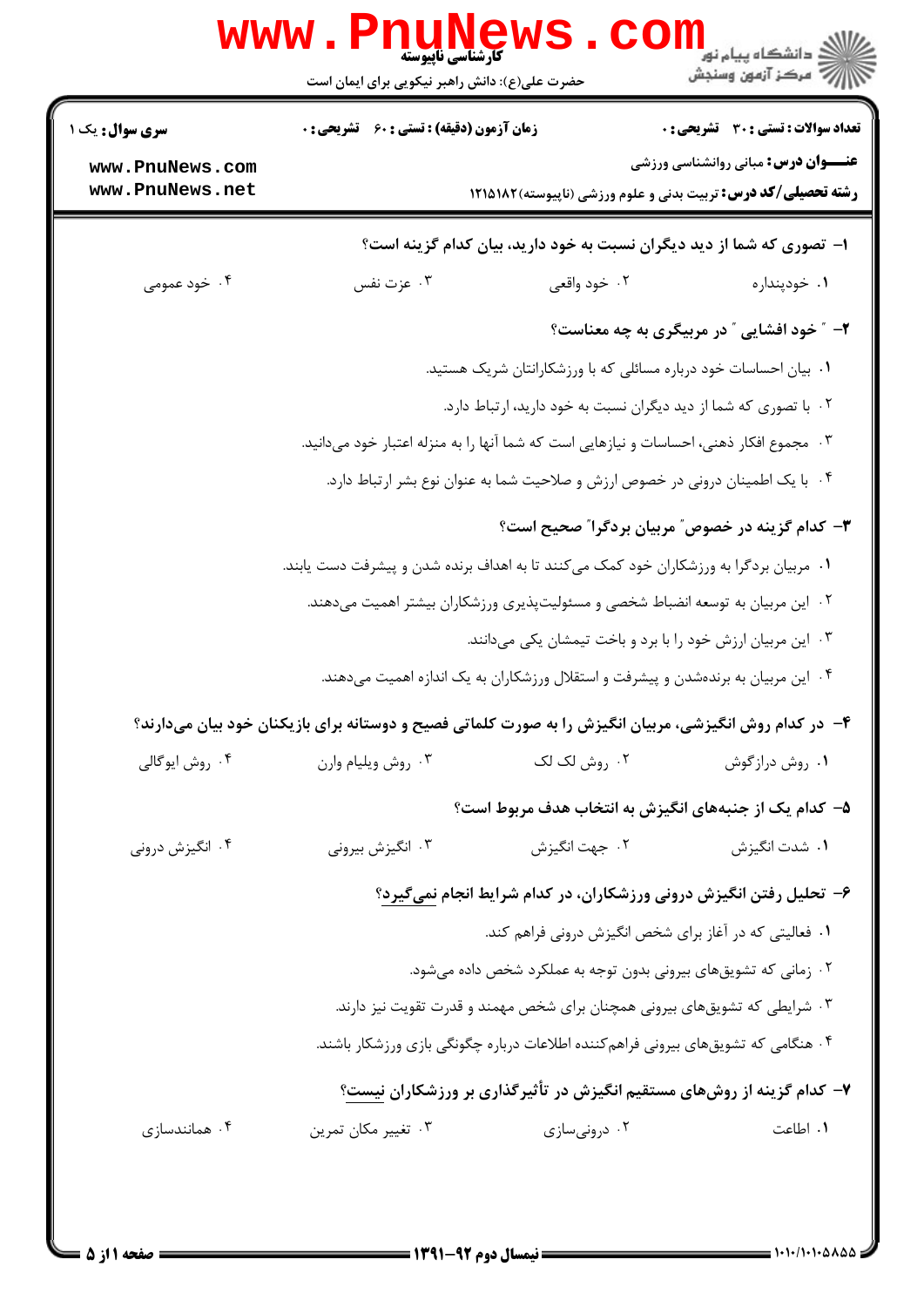|                                                                                                                               | <b>WWW . F</b><br>uunev<br><b>کارشناسی ناپیوسته</b><br>حضرت علی(ع): دانش راهبر نیکویی برای ایمان است |               | ≦ دانشگاه پیام نو <mark>ر</mark><br>رآه مرکز آزمون وسنجش                                                           |  |
|-------------------------------------------------------------------------------------------------------------------------------|------------------------------------------------------------------------------------------------------|---------------|--------------------------------------------------------------------------------------------------------------------|--|
| <b>سری سوال : ۱ یک</b>                                                                                                        | <b>زمان آزمون (دقیقه) : تستی : 60 ٪ تشریحی : 0</b>                                                   |               | تعداد سوالات : تستى : 30 - تشريحي : 0                                                                              |  |
| www.PnuNews.com<br>www.PnuNews.net                                                                                            |                                                                                                      |               | <b>عنـــوان درس:</b> مبانی روانشناسی ورزشی<br><b>رشته تحصیلی/کد درس:</b> تربیت بدنی و علوم ورزشی (ناپیوسته)۱۸۲۵۱۸۲ |  |
| ۸− عبارت زیر بیانکننده کدامیک از روشهای انگیزش است؟<br><b>" اگر جمع و جور نشوی و گوش ندهی، باید بیست دور، دور زمین بدوی."</b> |                                                                                                      |               |                                                                                                                    |  |
|                                                                                                                               | ۰۲ روش درونیسازی                                                                                     |               | ۰۱ روش همانندسازی                                                                                                  |  |
|                                                                                                                               | ۰۴ روش اطاعت                                                                                         |               | ۰۳ روش تغییر مکان تمرین                                                                                            |  |
|                                                                                                                               |                                                                                                      |               | ۹- در روشهای غیرمستقیم انگیزش، خصوصیات افرادی که دارای کنترل بیرونیاند؛ چگونه است؟                                 |  |
|                                                                                                                               |                                                                                                      |               | ۰۱ آنها وقایع را بیشتر در گرو زندگی خود میدانند و آن را متکی به رفتار خود تلقی میکنند.                             |  |
| ۰۲ آنها ورزشکاران مهارتگرا هستند و بیشتر انگیزه و تمایل انجام کار دارند.                                                      |                                                                                                      |               |                                                                                                                    |  |
|                                                                                                                               |                                                                                                      |               | ۰۳ آنها بیشتر تحت تأثیر فرایند درونیسازی انگیزش هستند.                                                             |  |
|                                                                                                                               |                                                                                                      |               | ۰۴ افرادی هستند که تمایل دارند وقایع زندگی خود را معلول نیروهای بیرونی و شانس بدانند.                              |  |
|                                                                                                                               |                                                                                                      |               | ∙۱- کدامیک از نیازهای زیر، جزء نیازهای فیزیولوژیک سلسله نیازهای مزلو است؟                                          |  |
| ۰۴ عشق ورزيدن                                                                                                                 | عزت نفس $\cdot$ ۳ .                                                                                  | ۰۲ خودشکوفایی | ۰۱ سلامتی و امنیت                                                                                                  |  |
|                                                                                                                               |                                                                                                      |               | 11– ورزشکاران باختگرا کدامند؟                                                                                      |  |
|                                                                                                                               |                                                                                                      |               | ٠١ اغلب موفقند و تصور مي كنند توانايي آنها در ورزش بالاست.                                                         |  |
|                                                                                                                               |                                                                                                      |               | ۰۲ باخت خود را به کمبود توانایی و بردهای نادر خود را به شانس نسبت میدهند.                                          |  |
| ۰۳ بردن را نتیجه توانایی خود و شکست را نتیجه کمکاری میدانند.                                                                  |                                                                                                      |               |                                                                                                                    |  |
|                                                                                                                               |                                                                                                      |               | ۰۴ دارای عزت نفس بالایی هستند.                                                                                     |  |
|                                                                                                                               |                                                                                                      |               | ۱۲- مربیگری سبک مشارکتی، بیشتر توسط چه مربیانی استفاده میشود؟                                                      |  |
|                                                                                                                               | ۰۲ مربیانی که دارای عزت نفس پایینی هستند.                                                            |               | ۰۱ مربیانی که دارای همدلی بالایی هستند.                                                                            |  |
|                                                                                                                               | ۰۴ مربیانی که به فلسفه "اول بردن" تمایل دارند.                                                       |               | ۰۳ مربیانی که طرفدار انگیزش بیرونی هستند.                                                                          |  |
|                                                                                                                               |                                                                                                      |               | ۱۳– کدام گزینه زیر، از خصوصیات رهبران مؤثر نیست؟                                                                   |  |
|                                                                                                                               | ۰۲ متقاعدکننده                                                                                       |               | ۰۱ خودآگاهی زیاد                                                                                                   |  |
|                                                                                                                               | ۰۴ مدعی                                                                                              |               | ۰۳ دارای انگیزه دوری از شکست                                                                                       |  |
|                                                                                                                               |                                                                                                      |               | <b>۱۴</b> - کدام گزینه بیانکننده سبک رهبری دموکراتیک است؟                                                          |  |
| ۰۴ ورزشکارمحوری                                                                                                               | ۰۳ سبک فرماندهی                                                                                      | ۰۲ بردمحوری   | ۰۱ وظیفهنگری                                                                                                       |  |
|                                                                                                                               |                                                                                                      |               |                                                                                                                    |  |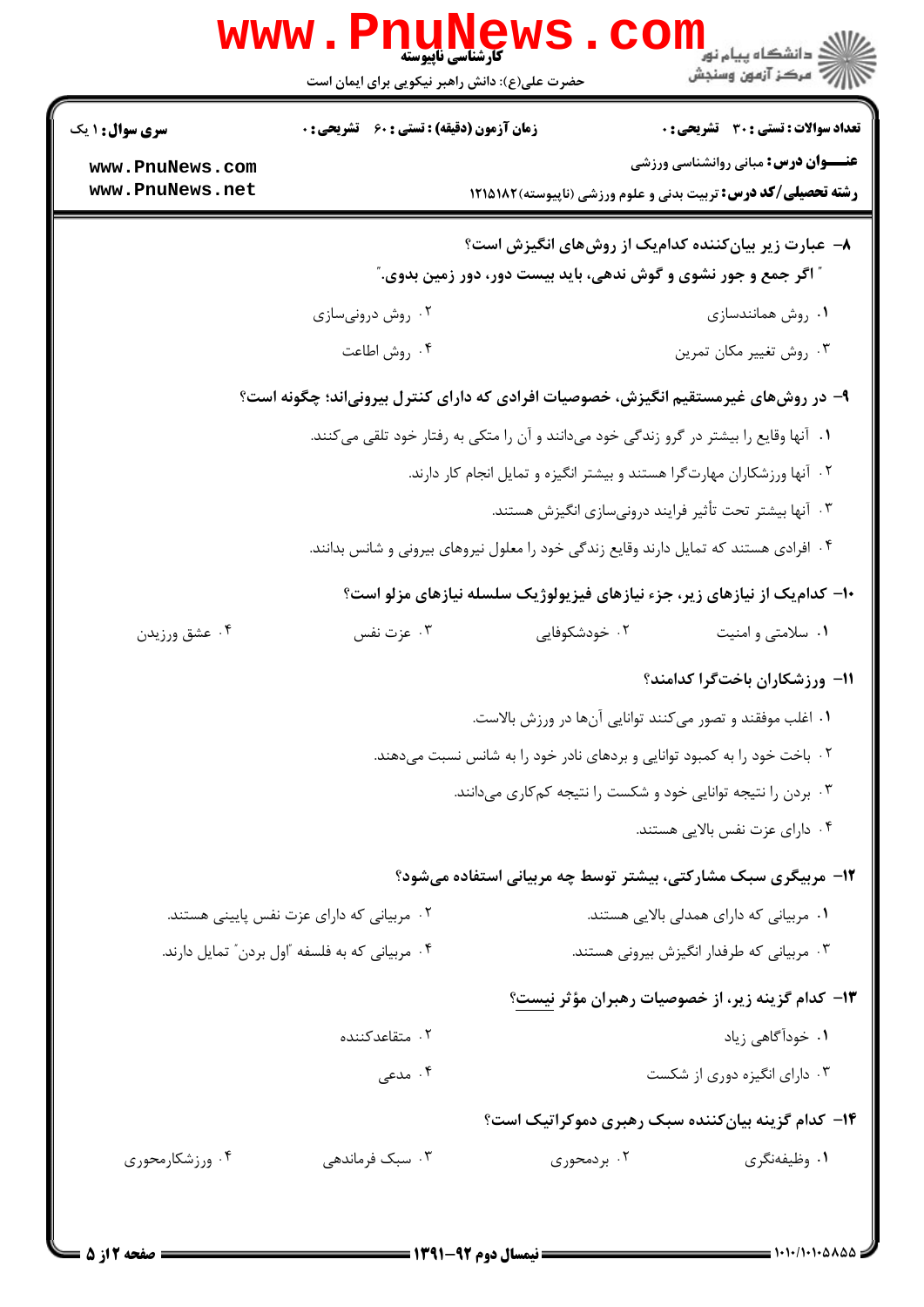|                                                                                        | <b>کارشناسی ناپیوسته</b><br>حضرت علی(ع): دانش راهبر نیکویی برای ایمان است                                                                               |                                                                                                                  | ڪ دانشڪاه پيا <sub>م</sub> نور<br><mark>√</mark> مرڪز آزمون وسنڊش    |  |  |
|----------------------------------------------------------------------------------------|---------------------------------------------------------------------------------------------------------------------------------------------------------|------------------------------------------------------------------------------------------------------------------|----------------------------------------------------------------------|--|--|
| <b>سری سوال : ۱ یک</b>                                                                 | <b>زمان آزمون (دقیقه) : تستی : 60 ٪ تشریحی : 0</b>                                                                                                      |                                                                                                                  | <b>تعداد سوالات : تستی : 30 ٪ تشریحی : 0</b>                         |  |  |
| www.PnuNews.com                                                                        |                                                                                                                                                         |                                                                                                                  | <b>عنـــوان درس:</b> مبانی روانشناسی ورزشی                           |  |  |
| www.PnuNews.net                                                                        |                                                                                                                                                         |                                                                                                                  | <b>رشته تحصیلی/کد درس:</b> تربیت بدنی و علوم ورزشی (ناپیوسته)۱۸۲۵۱۸۲ |  |  |
|                                                                                        |                                                                                                                                                         |                                                                                                                  | 1۵– اولین عنصر فرایند ارتباط شامل:                                   |  |  |
|                                                                                        | ۰۲ تصمیم به ارسال پیام در مورد یک چیز                                                                                                                   |                                                                                                                  | ۰۱ ارسال پیام به دریافتکننده                                         |  |  |
|                                                                                        | ۰۴ کانال ارتباطی که پیام از طریق آن منتقل میشود                                                                                                         |                                                                                                                  | ۰۳ کشف رمز پیام توسط دریافتکننده                                     |  |  |
|                                                                                        | ۱۶- هنگامی که مربی از جمله زیر برای ورزشکاران استفاده میکند، کدام بازخورد را ارائه داده است؟<br>" زمانی که از من فرار میکنی، مرا سخت عصبانی خواهی کرد." |                                                                                                                  |                                                                      |  |  |
| ۰۴ ارزیابی عینی                                                                        | ۰۳ ارزیابی مستقیم                                                                                                                                       | ۰۲ توصیف عینی                                                                                                    | ٠١ توصيف مستقيم                                                      |  |  |
| ۱۷– بهترین وسیله پیشرفت در زمینه مهارت شنیدن از نظر دکتر توماس گوردون، کدام گزینه است؟ |                                                                                                                                                         |                                                                                                                  |                                                                      |  |  |
|                                                                                        | ۰۲ شنیدن فعال                                                                                                                                           |                                                                                                                  | ۰۱ شنیدن با خلوص و یکدلی                                             |  |  |
|                                                                                        | ۰۴ بالا بردن تمرکز و آمادگی ذهنی                                                                                                                        |                                                                                                                  | ۰۳ شنیدن با گشادهرویی                                                |  |  |
|                                                                                        |                                                                                                                                                         | ۱۸- بخش زبان بدنی (کینسیکس) در ارتباطات غیرکلامی، شامل کدامیک از مفاهیم زیر است؟                                 |                                                                      |  |  |
| ۰۴ سرعت گفتار                                                                          | ۰۳ توازن صدا                                                                                                                                            | ۰۲ طرز گفتار                                                                                                     | ۰۱ اداها و ایمائات                                                   |  |  |
|                                                                                        |                                                                                                                                                         | ۱۹- منطقه ایمن در بخش حریم در ارتباط که برای صحبت کردن با دوستان و آشنایان اختصاص دارد، چه نام دارد؟             |                                                                      |  |  |
| ۰۴ منطقه عمومی                                                                         | ۰۳ منطقه شخصی                                                                                                                                           | ۰۲ منطقه اجتما <i>عی</i>                                                                                         | ۰۱ منطقه محرم                                                        |  |  |
|                                                                                        |                                                                                                                                                         | +۲- عناصر تشکیل دهنده روش ادای لغات (فرازبانی) در بخش ارتباطات غیر کلامی شامل:                                   |                                                                      |  |  |
| ۰۴ حالت بدنی                                                                           | ۰۳ اداها و ایمائات                                                                                                                                      | ۰۲ بیان چهره ای                                                                                                  | ۰۱ طرز گفتار                                                         |  |  |
|                                                                                        |                                                                                                                                                         | <b>۲۱</b> – عبارت زیر بیانکننده کدامیک از سبکهای کشمکش است؟                                                      |                                                                      |  |  |
|                                                                                        |                                                                                                                                                         | ″ آنها اصولاً بر رسیدن به اهداف شخصی تأکید دارند و برای حفظ رابطه اهمیت اندکی قائلند و به وسیله حمله و اعمال زور | سعی بر برنده شدن دارند."                                             |  |  |
|                                                                                        | ۰۲ سبک کوسهماهیها                                                                                                                                       |                                                                                                                  | ٠١ سبک لاکپشتها                                                      |  |  |
|                                                                                        | ۰۴ سبک خرسهای اهلی                                                                                                                                      |                                                                                                                  | ۰۳ سبک روباهها                                                       |  |  |
|                                                                                        |                                                                                                                                                         | ۲۲– تنظیم نیرو و فشارهای روانی، مهارتهای تصوری، توجه و تدوین اهداف، زیر مجموعه کدام دسته از مهارتها هستند؟       |                                                                      |  |  |
| ۰۴ مهارتهای ارتباطی                                                                    | ۰۳ مهارتهای جسمانی                                                                                                                                      | ۰۲ مهارتهای روانی                                                                                                | ۰۱ مهارتهای رهبری                                                    |  |  |
|                                                                                        |                                                                                                                                                         | ۲۳- پیشنیاز اساسی برای توسعه مهارتهای روانی ورزشکاران چیست؟                                                      |                                                                      |  |  |
| ۰۴ اعتماد به نفس                                                                       | ۰۳ انعطافپذیری                                                                                                                                          | ۰۲ عزت نفس                                                                                                       | ۰۱ خودآگاهی                                                          |  |  |
|                                                                                        |                                                                                                                                                         |                                                                                                                  |                                                                      |  |  |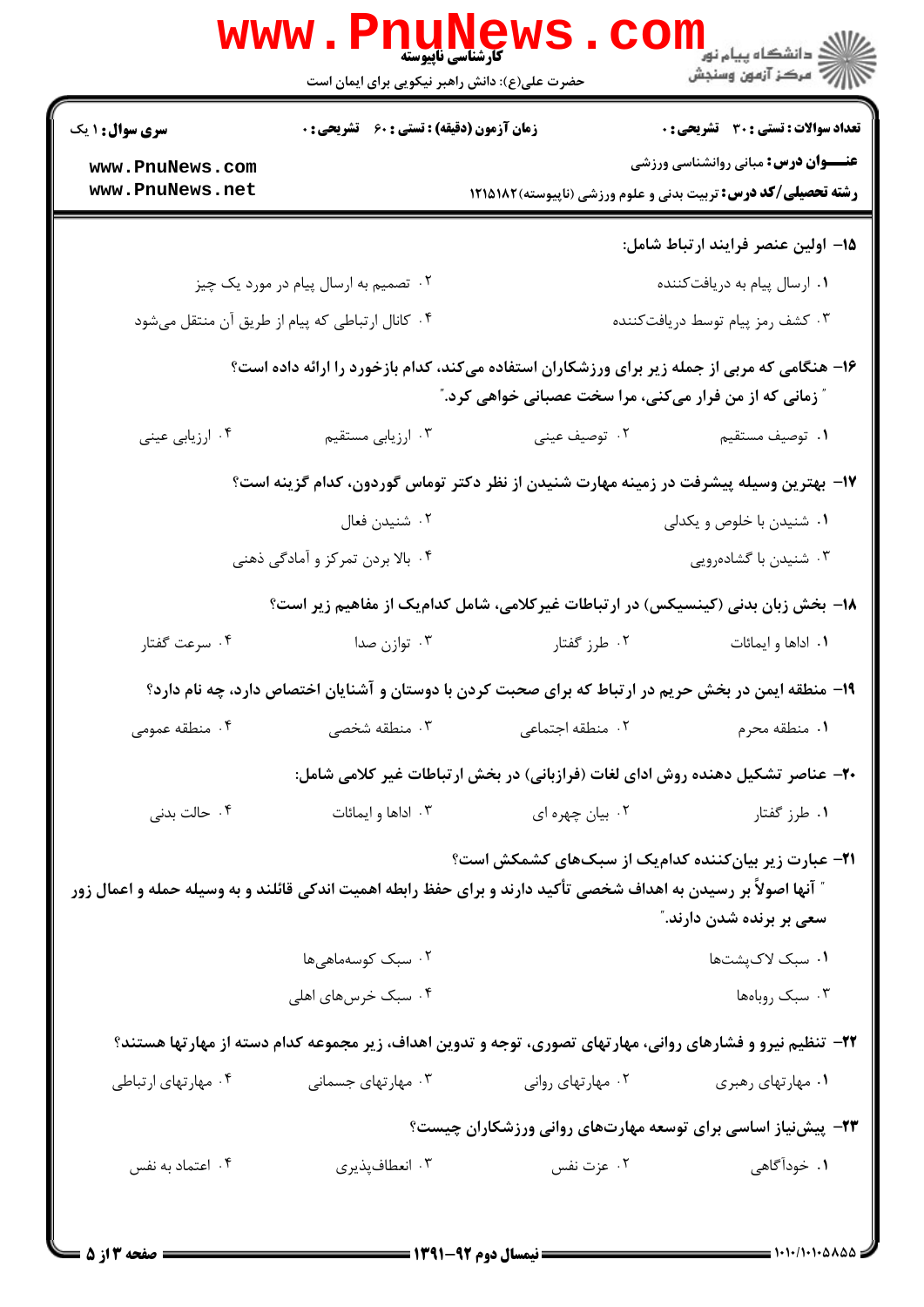|                                                                                          | <b>WWW.Pnungv</b><br>حضرت علی(ع): دانش راهبر نیکویی برای ایمان است                                                  |                                                                | لاد دانشگاه پيام نور <mark>--</mark><br>   > مرکز آزمون وسنجش        |  |  |
|------------------------------------------------------------------------------------------|---------------------------------------------------------------------------------------------------------------------|----------------------------------------------------------------|----------------------------------------------------------------------|--|--|
| <b>سری سوال : ۱ یک</b>                                                                   | <b>زمان آزمون (دقیقه) : تستی : 60 ٪ تشریحی : 0</b>                                                                  |                                                                | <b>تعداد سوالات : تستی : 30 ٪ تشریحی : 0</b>                         |  |  |
| www.PnuNews.com                                                                          |                                                                                                                     |                                                                | <b>عنـــوان درس:</b> مبانی روانشناسی ورزشی                           |  |  |
| www.PnuNews.net                                                                          |                                                                                                                     |                                                                | <b>رشته تحصیلی/کد درس:</b> تربیت بدنی و علوم ورزشی (ناپیوسته)۱۸۲۵۱۸۲ |  |  |
|                                                                                          |                                                                                                                     |                                                                | ۲۴- اولین مرحله در برنامه تمرین تصویرسازی ذهنی ورزشی، کدام است؟      |  |  |
|                                                                                          | ۰۲ تمرین کنترلپذیری                                                                                                 |                                                                | ٠١ تمرين واضحبيني                                                    |  |  |
|                                                                                          | ۰۴ تمرین باقاعده و منظم                                                                                             |                                                                | ۰۳ تمرین آگاهی حسی                                                   |  |  |
|                                                                                          | ۲۵- کدام گزینه در خصوص تمرین مهارت تصویرسازی ذهنی صحیح است؟                                                         |                                                                |                                                                      |  |  |
| ۰۱ برنامه تمرین تصویرسازی ذهنی ورزشی دو مرحله دارد: تمرین آگاهی حسی و تمرین کنترل پذیری. |                                                                                                                     |                                                                |                                                                      |  |  |
|                                                                                          | ۰۲ ورزشکاران باید در ابتدای تمرین تصویرسازی ذهنی، در محیط پر ازدحام باشند.                                          |                                                                |                                                                      |  |  |
|                                                                                          | ۰۳ والدین در برانگیختن ورزشکاران جهت تمرین تصویرسازی ذهنی نقش اصلی را برعهده دارند.                                 |                                                                |                                                                      |  |  |
|                                                                                          | ۰۴ یکی از مهمترین اجزای تمرین تصویرسازی ذهنی، تمرین به صورت منظم است.                                               |                                                                |                                                                      |  |  |
|                                                                                          | "قدرت حیاتی و شدتی که ذهن بوسیله آن عمل میکند و بنیان انگیزش است"                                                   |                                                                | ۲۶- عبارت زیر بیانکننده تعریف کدام گزینه است؟                        |  |  |
| ۰۴ برانگیختگی                                                                            | ۰۳ انرژی روانی                                                                                                      | ۰۲ اضطراب                                                      | ۰۱ فشار روانی                                                        |  |  |
|                                                                                          |                                                                                                                     |                                                                | <b>۲۷- کدام گزینه در خصوص حوزه نیروی مطلوب (روان) نادرست است؟</b>    |  |  |
| ٠١ زماني كه تصور تقاضا و قابليت در يک حالت تعادل هستند، حوزه نيروي مطلوب حاصل ميشود.     |                                                                                                                     |                                                                |                                                                      |  |  |
|                                                                                          | ۰۲ حوزه نیروی مطلوب به عنوان حالتی تعریف میشود که از فشارهای روانی آزاد است.                                        |                                                                |                                                                      |  |  |
|                                                                                          | ۰۳ در حوزه نیروی روانی مطلوب شخص احساس کنترل کامل میکند و تمرکز شدید و میزان شده دارد.                              |                                                                |                                                                      |  |  |
|                                                                                          | ۰۴ حوزه نیروی مطلوب زمانی حاصل میشود که ورزشکار تصور کند تقاضا بیشتر از قابلیت آن برای انجام کار است.               |                                                                |                                                                      |  |  |
|                                                                                          |                                                                                                                     |                                                                | ۲۸– کدام گزینه در خصوص واژه "گرم شدن (Psych up)" صحیح است؟           |  |  |
|                                                                                          |                                                                                                                     | ٠١ گرم كردن به معناي برهم زدن حالت رواني در انجام مهارتها است. |                                                                      |  |  |
| ۰۲ تکنیک گرمکردن فرد را به تفکر درباره کاری که انجام میدهد یا نمیدهد وادار میسازد.       |                                                                                                                     |                                                                |                                                                      |  |  |
|                                                                                          | ۰۳ گرم کردن یعنی هنگامی که ورزشکاران از انرژی کم به انرژی زیاد دست پیدا میکنند.                                     |                                                                |                                                                      |  |  |
|                                                                                          | ۰۴ کوششی است که تمرکز شخص را از اجرای عمل به سوی چگونگی اجرای آن منحرف میکند.                                       |                                                                |                                                                      |  |  |
|                                                                                          | ۲۹- کدامیک از مهارتهای زیر به نیروی روانی بالاتری در هنگام اجرا نیاز دارند و تحمل نیروی روانی منفی در آنها بسیار کم |                                                                | است؟                                                                 |  |  |
|                                                                                          | ۰۲ مهارتهای ساده                                                                                                    |                                                                | ۰۱ مهارتهای حرکتی ظریف                                               |  |  |
|                                                                                          | ۰۴ مهارتهای زمخت                                                                                                    |                                                                | ۰۳ مهارتهای توده ای                                                  |  |  |
|                                                                                          |                                                                                                                     |                                                                |                                                                      |  |  |

**DESIMATE**